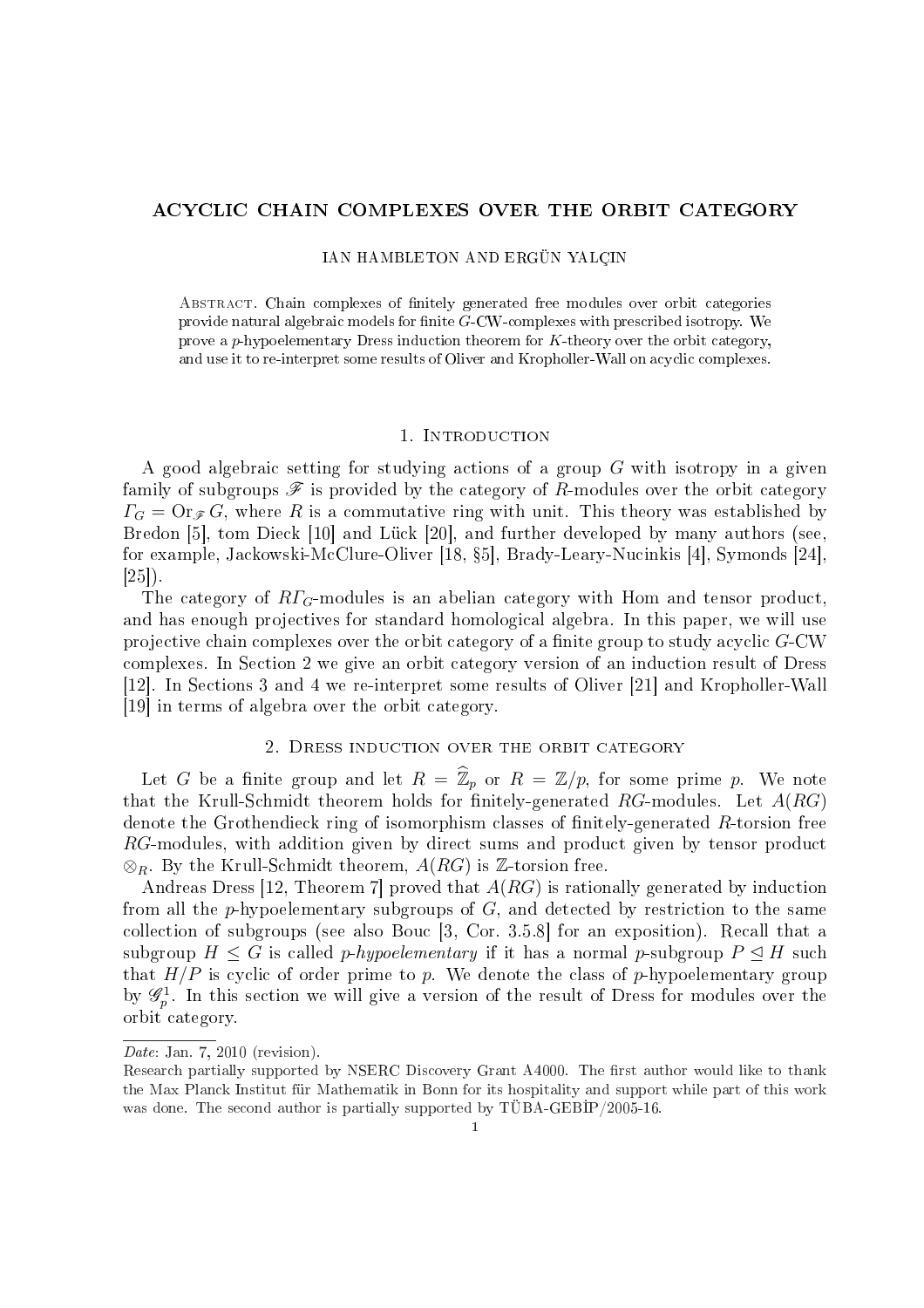Let  $\Gamma_G$  denote the orbit category of G with respect to the family  $\mathscr F$  of p-subgroups in G. Free  $R\varGamma_G\text{-modules}$  are direct sums of the modules  $R[G/Q^{\text{-}r}]$ , for  $Q\in\mathscr{F},$  where

$$
R[G/Q^?](G/V) = R \operatorname{Mor}_G(G/V, G/Q),
$$

and projectives are defined as direct summands of free modules. We will assume that the reader is somewhat familiar with modules over the orbit category (see  $[20, §9]$ ).

In particular, we will need to use two pairs of adjoint functors  $(S_Q, I_Q)$  and  $(E_Q, Res_Q)$ , defined for any object  $G/Q \in \Gamma_G$ , which relate the category of right  $R\Gamma_G$ -modules and the category of right  $R[N_G(Q)/Q]$ -modules (see [20, 9.26-9.29]). For any right  $R\Gamma_G$ -module M, the restriction functor is defined by  $\text{Res}_{Q}(M) = M(Q)$ , and the splitting functor is given by

$$
S_Q(M) = M(Q)/M(Q)_s
$$

where  $M(Q)$ <sub>s</sub> is the R-submodule generated by the images of all the R-homomorphisms  $M(f): M(K) \to M(Q)$  induced by G-maps  $f: G/Q \to G/K$ , with  $Q \lt K \in \mathscr{F}$ . For any right  $R[N_G(Q)/Q]$ -module N, the extension functor

$$
E_Q(N) = N \otimes_{R[N_G(Q)/Q]} R[G/Q^2]
$$

and the *inclusion* functor is given by requiring  $\text{Res}_{K}(I_{Q}(N)) = 0$  unless K and Q are conjugate, and  $\text{Res}_{\mathcal{Q}}(I_{\mathcal{Q}}(N)) = N$ .

The Grothendieck group of finitely-generated projective  $RT_G$ -modules is denoted  $K_0(R\Gamma_G)$ (see [20, §10] for the definition and properties of this  $K_0$  functor). We remark that  $K_0(R\varGamma_G)$  is a Mackey functor under the natural operations of induction  ${\rm Ind}^G_H$  and restriction  $\text{Res}_{H}^{G}$ , with respect to subgroups  $H \leq G$ .

Let  $R\mathcal{E}_G$  denote the exact category of finitely-generated R-torsion free  $R\Gamma_G$ -modules, of finite projective length over  $RT_G$ , with exactness structure given by the short exact sequences of  $R\Gamma$ <sub>G</sub>-modules.

**Example 2.1.** Every  $R\mathit{\Gamma}_G\text{-module of the form } R[G/H^{\text{-}1}],\, H\leq G,$  admits a finite length projective resolution. This follows from the orbit category version of Rim's theorem (see [15, Theorem 3.8]). However, the adjunction formula [20, 17.21] shows that, for example, the module  $E_1(R) = I_1(R)$  does not have a finite length projective resolution if  $G = \mathbb{Z}/p$ .

We note that  $K_0(R\mathcal{E}_G)$  is a ring under the operations of direct sum and tensor product  $\otimes_R$ , with unit  $\underline{R} = R[G/G^{\,2}]$  the constant  $R\varGamma_G\text{-module. Moreover, }K_0(R\mathcal{E}_G)$  also has the structure of a Mackey functor with respect to  $\mathrm{Ind}_H^G$  and  $\mathrm{Res}_H^G,$  and hence is a Green ring (via the product formulas of [20, 10.26], and the observation that the diagonal functor  $\Delta\colon \Gamma_G \to \Gamma_G \times \Gamma_G$  is admissible [20, p. 203]). The natural map  $K_0(R\Gamma_G) \to K_0(R\mathcal{E}_G)$ , sending  $[P] \mapsto [P]$ , is called the Cartan map.

**Lemma 2.2** (Grothendieck, Swan). The Cartan map  $K_0(R\Gamma_G) \xrightarrow{\approx} K_0(R\mathcal{E}_G)$  is an isomorphism of Mackey functors.

*Proof.* If M is an  $R\Gamma_G$ -module and  $\mathbf{P}_* \to M$  is a projective resolution, we may define  $\chi: K_0(R\mathcal{E}_G) \to K_0(R\Gamma_G)$  by

$$
\chi(M) = \sum (-1)^{i} [P_i] \in K_0(R\Gamma_G).
$$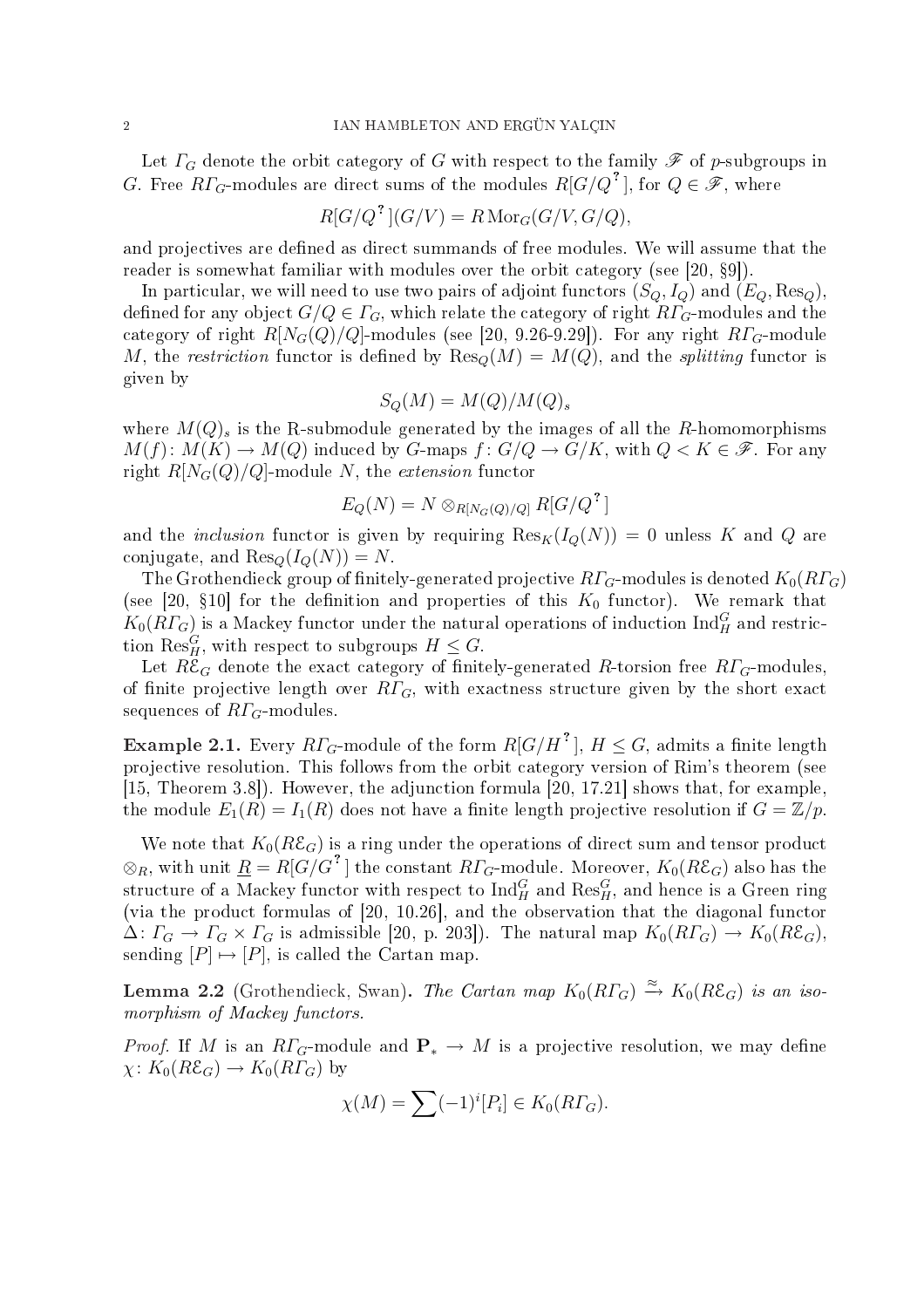The Cartan map  $K_0(R\Gamma_G) \to K_0(R\mathcal{E}_G)$  is compatible with induction and restriction, and  $\chi$  gives an inverse map as in Swan [23, Thm. 1.1], or Curtis-Reiner [8, 38.50].

**Lemma 2.3.**  $K_0(R\Gamma_G)$  and  $\widetilde{K}_0(R\Gamma_G)$  are Z-torsion-free (for the orbit category with respect to any family  $\mathscr F$  of subgroups).

Proof. There is a (split) short exact sequence (see [20, 10.42])

$$
0 \to K_0^f(R\Gamma_G) \to K_0(R\Gamma_G) \to \widetilde{K}_0(R\Gamma_G) \to 0
$$

where  $K_0^f$  $\int_0^f(R\Gamma_G)$  denotes  $K_0$  of the exact category of finitely-generated free  $R\Gamma_G$ -modules. In addition, there is a natural isomorphism (see Lück [20, 10.34]):

$$
K_0(R\Gamma_G) \cong \bigoplus_{[Q]\in \text{Iso}(\Gamma_G)} K_0(R[N_G(Q)/Q])
$$

induced by the inverse functors  $S = (S_Q)$  and  $E = (E_Q)$ . Here Iso( $\Gamma_G$ ) denotes the isomorphism classes of objects in  $\Gamma$ <sub>G</sub>, or equivalently the G-conjugacy classes of subgroups  $Q \in \mathscr{F}$ . By the Krull-Schmidt theorem, all of the groups  $K_0(R[N_G(Q)/Q])$  are Z-torsion free.  $\Box$ 

Here is the main result of this section.

**Theorem 2.4.** Let  $\Gamma_G$  denote the orbit category of a finite group  $G$  with respect to the family of p-subgroups, for some prime p, and let  $R = \widehat{\mathbb{Z}}_p$  or  $R = \mathbb{Z}/p$ . Then  $K_0(R\varGamma_G)\otimes\mathbb{Q}$ and  $\widetilde{K}_0(R\Gamma_G) \otimes \mathbb{Q}$  are computable from the p-hypoelementary subgroups of G.

Since  $\widetilde{K}_0(R\Gamma_G)$  is Z-torsion free, we have the immediate consequence:

Corollary 2.5.  $K_0^f$  $\tilde{C}_0^f(R\varGamma_G),\ K_0(R\varGamma_G)$  and  $\widetilde{K}_0(R\varGamma_G)$  are detected by restriction to the sum of  $\widetilde{K}_0(R\Gamma_H)$ , for all  $H \in \mathscr{G}_p^1$ .

For p and q primes, let  $\mathcal{G}_p^q$  denote the class of finite groups which have a normal subgroup  $H \in \mathscr{G}_p^1$ , with q-power order quotient group. Let  $\mathscr{G}_p = \bigcup_q \mathscr{G}_p^q$  (see Dress [12, §9] and Oliver [21]).

Corollary 2.6.  $K_0^f$  $\int_0^f(R\Gamma_G),\ K_0(R\Gamma_G)\$  and  $\widetilde K_0(R\Gamma_G)$  are computable by induction or restriction from the family of subgroups in  $\mathscr{G}_p$ .

*Proof.* Note that  $\mathscr{G}_p^q = hyper_q \mathscr{G}_p^1$  in the terminology of Dress, so the result follows from Corollary 2.5 and Dress induction [12, p. 207], [17, 3.3].  $\Box$ 

The proof of Theorem 2.4. The Burnside quotient Green ring  $A_K$  of  $K_0(R\mathcal{E}_G)$  is isomorphic to the subring generated by the modules  $R[G/H^{\,2}\,],$  for all  $H\leq G$  (see [17, Remark 2.4]). By Lemma 2.2 it follows that  $A_K$  is also the Burnside quotient Green ring of the Mackey functor  $K_0(R\Gamma_G)$ . Since  $K_0(R\Gamma_G)$  is a quotient Mackey functor of  $K_0(R\Gamma_G)$ , it is also a Green module over  $A_K$  (see [17, §2D]). By Dress induction [13], it suffices to show that  $\mathcal{A}_K \otimes \mathbb{Q}$  is generated by induction from the family of p-hypoelementary subgroups of G.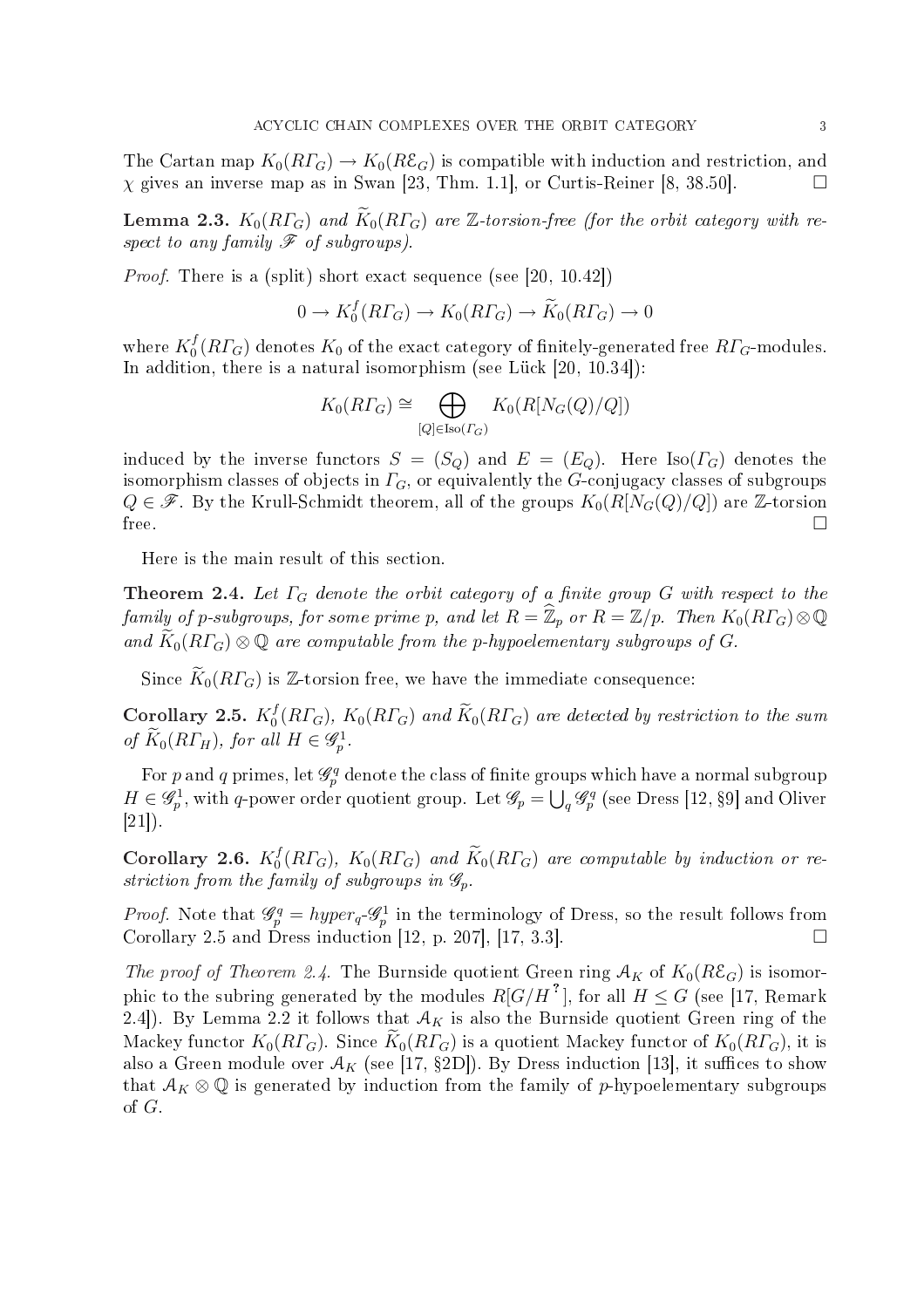For each subgroup  $H \leq G$ , there is a covariant functor  $F: \Gamma_H \to \Gamma_G$  of orbit categories with respect to  $\mathscr{F}$ , such that  $\text{Ind}_F = \text{Ind}_H^G$  and  $\text{Res}_F = \text{Res}_H^G$  on K-theory. By [20, 10.34] there is a commutative diagram

$$
(2.7) \t K_0(R\Gamma_H) \xrightarrow{\operatorname{Ind}_H^G} K_0(R\Gamma_G)
$$
  
\n
$$
\bigoplus_{[V] \in \operatorname{Iso}(F_H)} K_0(R[N_H(V)/V]) \xrightarrow{F_*} \bigoplus_{[Q] \in \operatorname{Iso}(F_G)} K_0(R[N_G(Q)/Q])
$$

where the vertical maps are the splitting isomorphisms, and the lower horizontal map  $F_*$  is the sum of the induction maps corresponding to the subgroups  $N_H(V) \subset N_G(V)$ , for  $V \leq H$ , and  $V \in \mathscr{F}$  (see [20, 10.12]). There is a similar diagram for  $\text{Res}_{H}^{G}$  and the contravariant map  $F^*$  using [20, 10.15], but the formula for  $F^*$  is more complicated. The functors  $E$  and  $S$  are inverse pairs of natural equivalences, and we have the formulas

$$
F_* = S(R\Gamma_G) \circ \text{Ind}_H^G \circ E(R\Gamma_H)
$$

and

$$
F^* = S(R\varGamma_H) \circ \mathrm{Res}^G_H \circ E(R\varGamma_G)
$$

for the induced maps in diagram (2.7). The component of  $F_*$  at  $[Q] \in \text{Iso}(\Gamma_G)$  will be denoted  $p_Q F_*$ , and similarly  $p_V F^*$  will denote the component of  $F^*$  at  $[V] \in \text{Iso}(\Gamma_H)$ .

We wish to show that there exist rational numbers  ${r_H | H \in \mathscr{G}_p^1}$  such that

(2.8) 
$$
a = \sum_{H \in \mathscr{G}_p^1} r_H \operatorname{Ind}_H^G(\operatorname{Res}_H^G(a))
$$

for any  $a \in K_0(R\Gamma_G)$ . This is equivalent to the statement that  $\mathcal{A}_K \otimes \mathbb{Q}$  is generated by induction from the family of  $p$ -hypoelementary subgroups of  $G$ .

We will establish formula (2.8) by induction on the support

$$
supp(a) := \{ [K] \in Iso(\Gamma_G) | S_K(a) \neq 0 \}
$$

of an element  $a \in K_0(R[N_G(Q)/Q])$ , where the support sets are partially ordered by conjugation-inclusion. Since  $E(R\Gamma_G)$  is an isomorphism, we may assume that  $a = E_Q(a_Q)$ , for some  $a_Q \in K_0(R[N_G(Q)/Q])$ . Let us also assume that formula (2.8) holds for all elements b with supp $(b) < supp(a) = \{K \leq_G Q\}.$ 

From the expressions above for  $F_*$  and  $F^*$  we have the relation

(2.9) 
$$
S(R\Gamma_G) \left( \text{Ind}_{H}^{G}(\text{Res}_{H}^{G}(a)) \right) = F_*(F^*(S(R\Gamma_G)(a))) = F_*(F^*(a_Q))
$$

so we need to compute  $p_K F_*(F^*(a_Q))$ , for all subgroups  $K \in \mathscr{F}$ .

First, we compute  $p_Q F_*(F^*(a_Q))$ , for  $a_Q \in K_0(R[N_G(Q)/Q])$ . By [20, 10.12], the only non-zero components of  $p_QF_*$  are given by the images of

$$
\mathrm{Ind}_{W_H(K)}^{W_G(Q)} = (S_Q \circ \mathrm{Ind}_F \circ E_K)_*
$$

corresponding to the objects  $H/K$  in  $\Gamma_H$  such that  $G/Q = F(H/K)$  in  $\Gamma_G$ . In other words, we need to consider only the subgroups  $K \leq H$  such that K is a G-conjugate of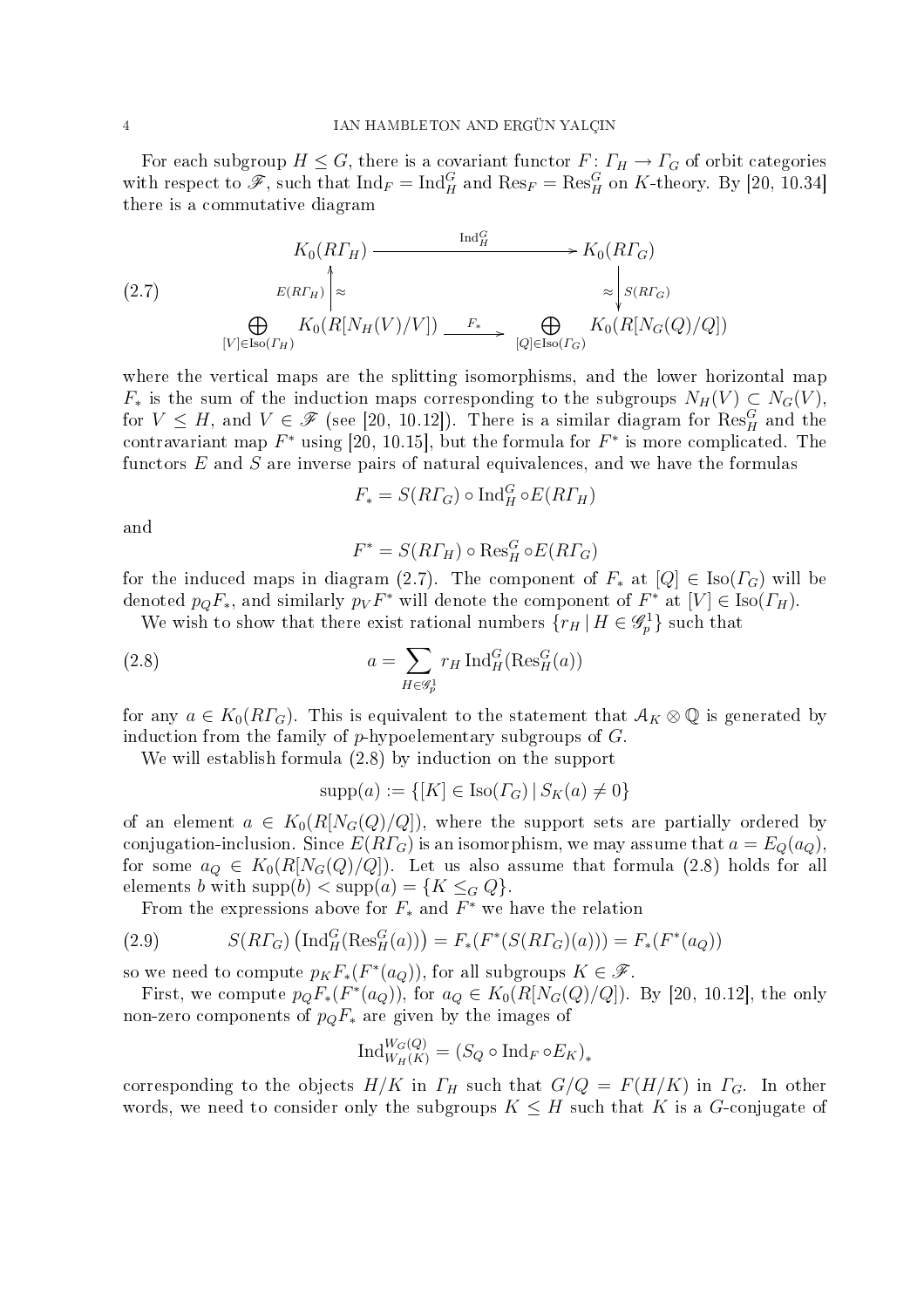Q. Without loss of generality, we may assume that  $Q \leq H$  since  $p_Q F_*(F^*(a_Q)) = 0$  unless  $Q$  is conjugate to a subgroup of  $H$ .

Therefore, we only need to consider the components  $p_K F^*$  of  $F^*$  which have the form

$$
M \mapsto M \otimes_{R[W_G(Q)]} R \operatorname{Hom}_G(F(H/K), G/Q)
$$

where  $G/Q = F(H/K)$  and M is a right  $R[W_G(Q)]$ -module, as given in [20, 10.15]. We are using the formula

$$
R\operatorname{Irr}(H/K, G/Q) = S_K(R\operatorname{Hom}_G(F(?), G/Q)) = R\operatorname{Hom}_G(F(H/K), G/Q) .
$$

The right-hand side is a right  $R[W_G(K)]$ -module through the natural action of  $R[W_H(K)]$ on  $H/K$ . But since  $\text{Hom}_G(F(H/K), G/Q) = W_G(Q)$  whenever  $F(H/K) = G/Q$ , each of these components of  $F^\ast$  is just the usual restriction  ${\rm Res}^{W_G(K)}_{W_H(K)}$  composed with a conjugationinduced isomorphism  $W_G(K) \cong W_G(Q)$ .

It follows that  $p_Q F_*(F^*(a_Q))$  is a sum of terms indexed by the H-conjugacy classes of subgroups  $K \leq H$  such that K is G-conjugate to Q. We have the formula 。<br>´

(2.10) 
$$
p_Q F_*(F^*(a_Q)) = \sum_{\{K \leq H, K^g = Q\}_H} \text{Ind}_{W_{H^g}(Q)}^{W_G(Q)} \left( \text{Res}_{W_{H^g}(Q)}^{W_G(Q)}(a_Q) \right),
$$

where each term in the sum is obtained by (i) choosing an  $H$ -conjugacy class representative  $K \leq H$ , and then (ii) picking an element  $g \in G$  with  $K^g = Q$ .

Note that the individual terms on the right-hand side of formula (2.10) are independent of the choices made:  $K^{g_1} = K^{g_2} = Q$  implies that  $W_{H^{g_1}}(Q)$  and  $W_{H^{g_2}}(Q)$  are conjugate in  $W_G(Q)$ , and hence the composite Ind  $\circ$  Res does not change. Let

$$
n_{H,Q} = |\{K \le H, \, K^g = Q\}_H|
$$

denote the number of terms in the sum (2.10). Alternately,  $n_{H,Q}$  is the number of  $N_G(Q)$ orbits in the set  $(G/H)^Q$ .

Similarly, the definitions of  $F_*$  and  $F^*$  imply that  $p_K F_*(F^*(a_Q)) = 0$ , unless  $K \leq H$  is G-conjugate to a subgroup of Q. Therefore

$$
\operatorname{supp} \left( E(R\Gamma_G)(F_*(F^*(a_Q))) \subseteq \operatorname{supp}(E_Q(a_Q)) = \operatorname{supp}(a) \right).
$$

By the Dress hypoelementary induction theorem [12, Theorem 7], [3, Cor. 3.5.8], there exist rational numbers  $\{t_H | H \in \mathscr{G}_p^1\}$ , such that every element  $u \in A(R[N_G(Q)/Q])$ satisfies the equation ´

(2.11) 
$$
u = \sum_{H \in \mathscr{G}_{p}^{1}} t_{H} \operatorname{Ind}_{W_{H}(Q)}^{W_{G}(Q)} \left( \operatorname{Res}_{W_{H}(Q)}^{W_{G}(Q)}(u) \right)
$$

where  $t_H = 0$  unless  $Q \leq H$ , and  $W_G(Q) = N_G(Q)/Q$  as usual. We will only need the induction result for elements in the subgroup  $K_0(R[N_G(Q)/Q]) \subset A(R[N_G(Q)/Q])$ . The proof shows that the general formula follows from the one for  $u = [R]$ , the unit in the Dress ring (compare [17, Theorem 3.10]). We observe that the Dress formula only uses the p-hypoelementary subgroups of  $N_G(Q)/Q$ , and since  $Q \in \mathscr{F}$  any such subgroup has the form  $H/Q$ , where  $Q \triangleleft H$  and  $H \in \mathscr{G}_p^1$ .

Moreover, we can assume that the coefficients  $\{t_H\}$  in (2.11) are invariant under conjugation, meaning that  $t_{H} = t_H$  for all  $g \in G$ . This follows by starting with the Dress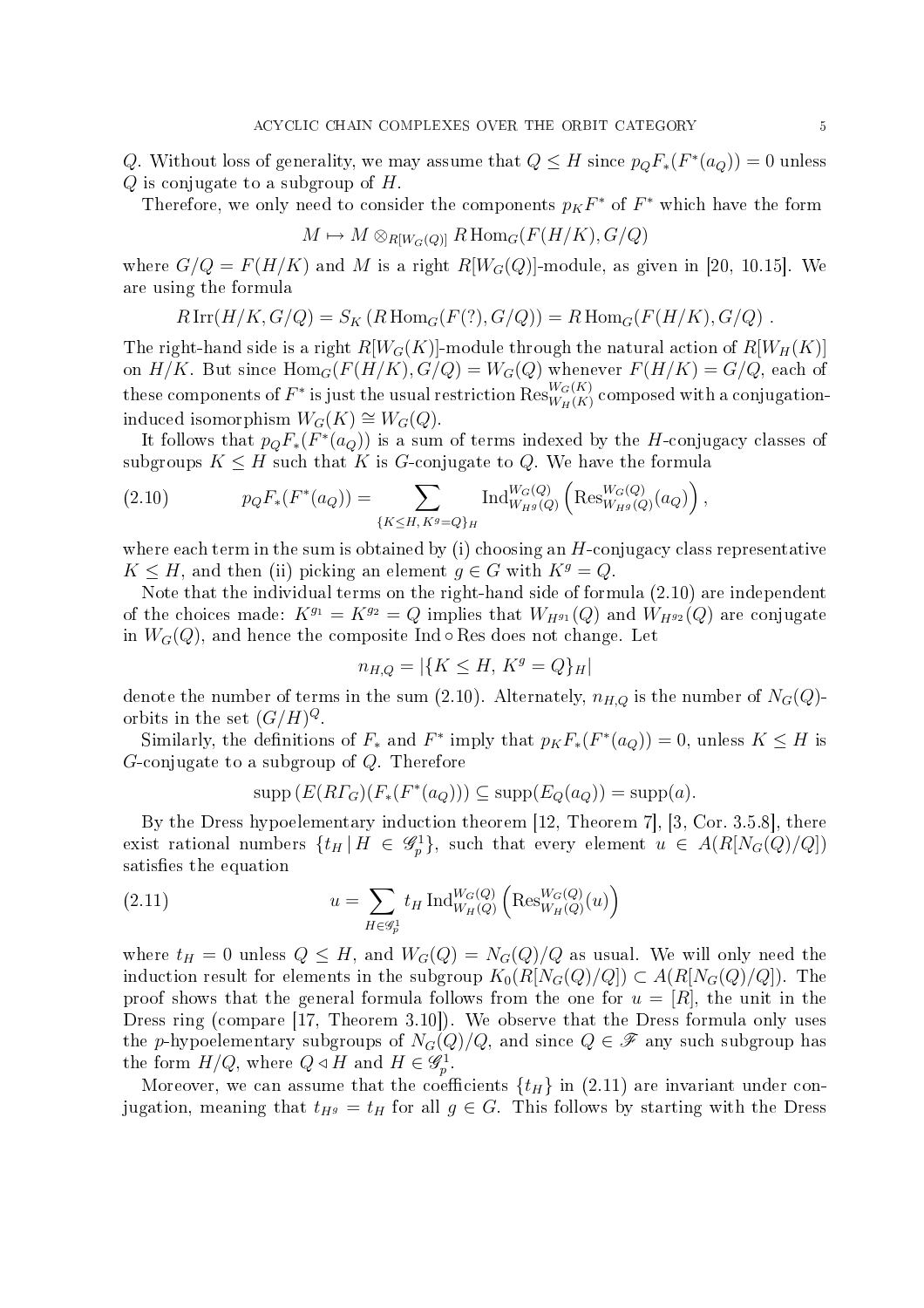induction formula for the unit  $[R] \in A(R[G])$ , where the inductions and restrictions from conjugate subgroups are equal, and then obtaining the formula for  $A(R[N_G(Q)/Q])$  by restriction to  $R[N_G(Q)]$ , followed by a generalized restriction to  $R[N_G(Q)/Q]$  in the sense of [16, 1.A.8].

We now define

$$
b = a - \sum_{H \in \mathcal{G}_p^1} \frac{t_H}{n_{H,Q}} \operatorname{Ind}_H^G(\operatorname{Res}_H^G(a))
$$

for  $a = E_Q(a_Q) \in K_0(R\Gamma_G)$ , and note that

$$
S(R\Gamma_G)\Bigg(\sum_{H\in\mathscr{G}_p^1}\frac{t_H}{n_{H,Q}}\operatorname{Ind}_H^G(\operatorname{Res}_H^G(a))\Bigg)=\sum_{H\in\mathscr{G}_p^1}\frac{t_H}{n_{H,Q}}F_*(F^*(S(R\Gamma_G)(a)))
$$

by formula (2.9). However, by formulas (2.10) and (2.11) applied to  $u = a_Q$ , we have

$$
S_Q(b) = S_Q(a) - \sum_{H \in \mathscr{G}_p^1} \frac{t_H}{n_{H,Q}} p_Q F_*(F^*(S(R\Gamma_G)(a))) = 0,
$$

and hence supp $(b)$  < supp $(a)$ . By our inductive assumption, there exist rational numbers  $\{z_K\}$  such that  $\overline{\phantom{a}}$ 

$$
b = \sum_{K \in \mathscr{G}_p^1} z_K \operatorname{Ind}_K^G(\operatorname{Res}_K^G(b)).
$$

By substituting the formula defining  $b$  into this expression, we obtain terms of the form

$$
(\mathrm{Ind}_K^G \circ \mathrm{Res}^G_K \circ \mathrm{Ind}^G_H \circ \mathrm{Res}^G_H)(a)
$$

for  $p$ -hypoelementary subgroups  $H$  and  $K$ . However, we can use the Mackey double coset formula to express  $\operatorname{Res}^G_K \circ \operatorname{Ind}^G_H$  as a sum of terms of the form

$$
\text{Ind}_{\mathcal{GH}\cap K}^K\circ c_{g}\circ \text{Res}_{H\cap K^g}^H.
$$

Since these terms will be applied to  $\text{Res}_{H}(a)$ , and conjugation acts as the identity on  $K_0(R\Gamma_G)$ , the internal conjugations can be omitted. We have now obtained the desired result  $\overline{\phantom{a}}$ 

$$
a = \sum_{H \in \mathcal{G}_p^1} r_H \operatorname{Ind}_H^G(\operatorname{Res}_H^G(a)),
$$

for any  $a \in K_0(R\Gamma_G) \cong K_0(R\mathcal{E}_G)$ . Note that when this formula is applied to an element in the Burnside quotient Green ring  $A_K$ , it says that  $A_K$  is rationally generated by induction from the p-hypoelementary subgroups of  $G$ .

# 3. Oliver's actions on finite acyclic complexes

In this section, let  $R = \widehat{\mathbb{Z}}_p$  or  $R = \mathbb{Z}/p$ , for some prime p. We prove a result about the finiteness obstruction  $\tilde{\sigma}(\mathbf{C}) \in \tilde{K}_0(R\Gamma_G)$  of a chain complex C over the orbit category (with respect to the family of p-subgroups of  $G$ ), which is weakly homology equivalent to a finite projective chain complex. This follows from a more direct result about modules over the orbit category which have finite projective resolutions. As an application of these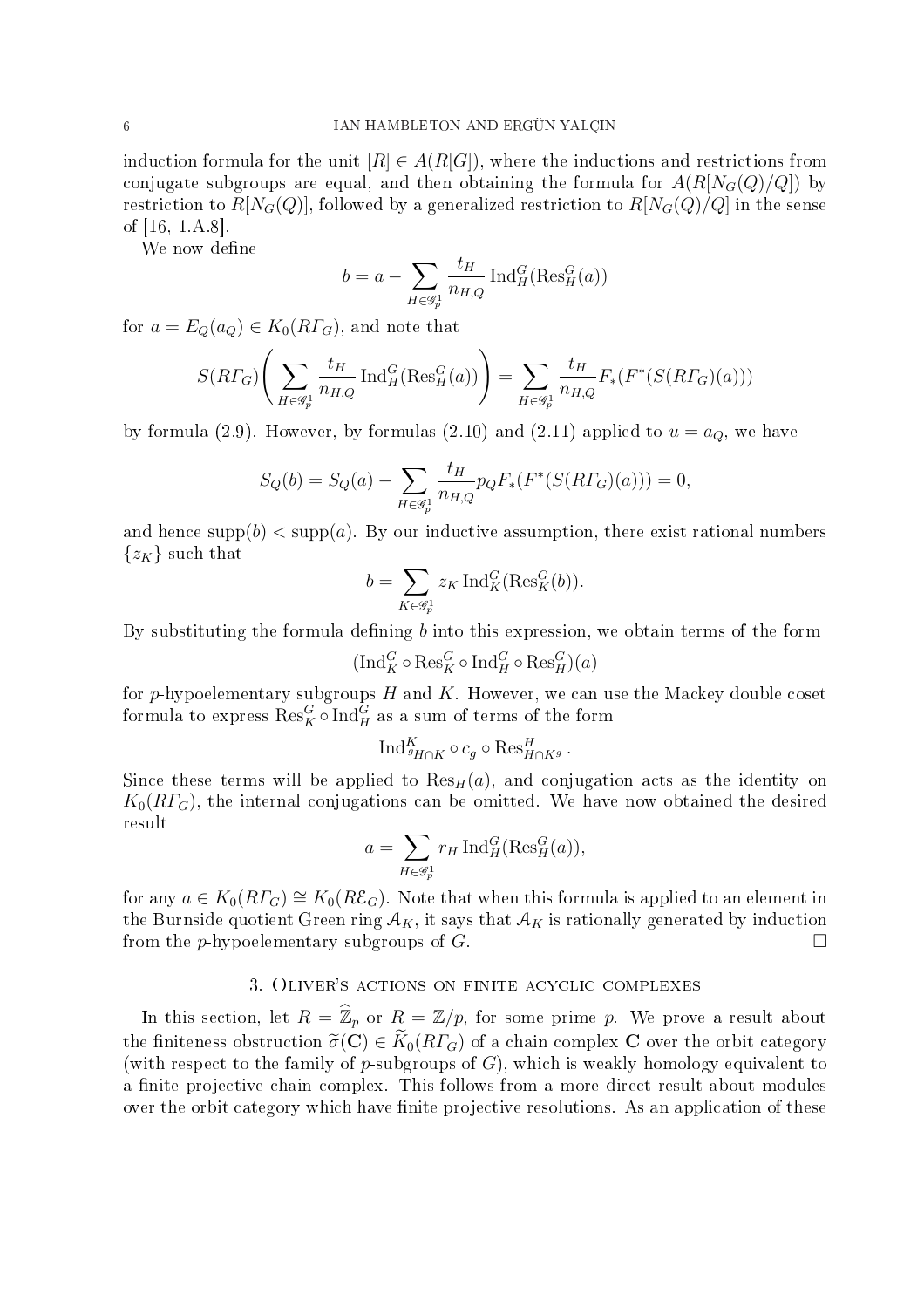observations, we give an alternative approach to R. Oliver's constructions of finite mod- $p$ acyclic complexes.

Given a finite G-CW-complex X, there is an associated finite cellular chain complex

$$
\mathbf{C}(X^?, R): \quad 0 \to R[X_n^{\,2}] \to \cdots \to R[X_1^{\,2}] \to R[X_0^{\,2}] \to 0
$$

of  $R\Gamma_G$ -modules, where  $X_i$  denotes the set of *i*-cells in X. An  $R\Gamma_G$ -module of the form  $R[G/H]$  is not projective in general, but it has always a finite projective resolution (see Example 2.1). Recall that a *weak homology equivalence* between chain complexes over  $R\Gamma_G$  is a chain map inducing an isomorphism on homology (see [20, §11]).

**Lemma 3.1.** The complex  $\mathbf{C}(X^{\ell};R)$  is weakly homology equivalent to a finite projective complex P.

*Proof.* For each  $k \geq 0$ , we have the k-skeleton  $X^{(k)}$  of X, which is a G-CW subcomplex, and a short exact sequence

$$
0 \to \mathbf{C}(X^{(k-1)^2}; R) \to \mathbf{C}(X^{(k)^2}; R) \to \mathbf{D}^{(k)} \to 0
$$

of  $R\Gamma_G$ -module chain complexes, for  $k \geq 1$ . The relative cellular complex

$$
\mathbf{D}^{(k)} = \mathbf{C}((X^{(k)}, X^{(k-1)})^?; R) = R[X_k]^{?},
$$

where we regard the module  $R[X_k]^{\tau}$  as a chain complex concentrated in degree  $k.$  For each  $k \geq 0$ , we pick a finite projective resolution  $f^{(k)} \colon \mathbf{P}^{(k)} \to R[X_k^{\ 2}]$ , and regard  $\mathbf{P}^{(k)}$  as a chain complex starting in degree  $k.$  The map  $f^{(k)}$  then gives a weak homology equivalence  $\mathbf{P}^{(k)} \to \mathbf{D}^{(k)}$ . By induction on k and standard homological algebra (see [20, 11.2(c)]), we  $\mathbf{P}^{(n)} \to \mathbf{D}^{(n)}$ . By mouction on  $\kappa$  and standard nomological algebra (see [.<br>obtain a weak homology equivalence  $f \colon \mathbf{P} \to \mathbf{C}(X^?; R)$  with  $\mathbf{P} = \bigoplus \mathbf{P}^{(k)}$ .  $\Box$ 

The obstruction for replacing a weak homology equivalence  $f: \mathbf{P} \to \mathbf{C}(X^?; R)$  with a finite free chain complex (in the same chain homotopy type) is an element

$$
\widetilde{\sigma}(X) \in \widetilde{K}_0(R\Gamma_G)
$$

in the projective class group, defined as the image of the Euler characteristic

$$
\sigma(X) = \sum (-1)^i [P_i] \in K_0(R\Gamma_G).
$$

Note that this obstruction is defined for any finite  $G$ -CW complex  $X$ , so it is defined for finite G-sets as well (considered as G-CW complexes of dimension zero).

By uniqueness of projective resolutions (up to chain homotopy equivalence), the Euler characteristic  $\sigma(X)$ , and hence the finiteness obstruction  $\tilde{\sigma}(X)$ , is independent of the choice of projective complex **P** weakly homology equivalent to  $C(X^?; R)$ . In particular, the proof of Lemma 3.1 shows that

(3.2) 
$$
\sigma(X) = \sum (-1)^k \sigma(X_k) \in K_0(R\Gamma_G),
$$

where  $\sigma(X_k)$  is (by definition) the Euler characteristic of any finite projective resolution  $\mathbf{P}^{(k)}$  for the module  $R[X_k]^2$  . The obstruction  $\widetilde{\sigma}(X)=0$  if and only if there is a finite free chain complex with a weak homology equivalence to  $\mathbf{C}(X^?;R).$ 

We now recall a description of the Burnside ring  $B(G)$ , due to tom Dieck [9, p. 239]. In this description,  $B(G)$  is the set of equivalence classes of finite G-CW complexes, with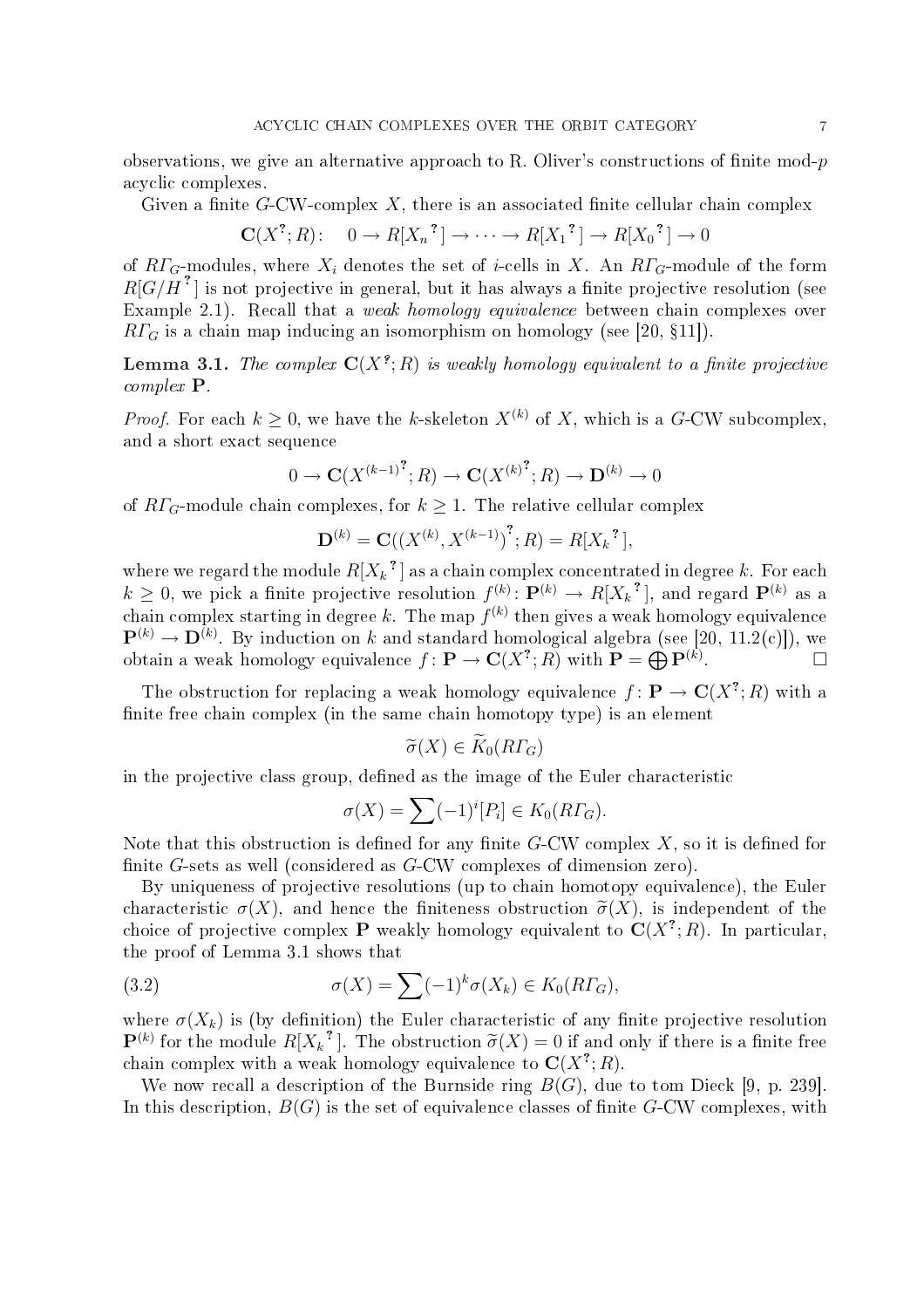$X \sim Y$  if and only if  $\chi(X^H) = \chi(Y^H)$  for all subgroups  $H \leq G$ . The addition is disjoint union and the multiplication is Cartesian product. The additive identity is the empty set, and the additive inverse  $-[X]$  is represented by  $Z \times X$ , for any finite complex Z with  $\chi(Z) = -1$  and trivial G-action.

If X is a finite G-CW complex, and  $\{X_k\}$  denotes the finite G-sets of k-cells, then the relation

$$
[X] = \sum (-1)^k [X_k] \in B(G)
$$

follows immediately from the definition above. Now this relation and formula  $(3.2)$  shows that  $\sigma(X) = \sigma(Y) \in K_0(R\Gamma_G)$  whenever  $\chi(X^H) = \chi(Y^H)$ , for all subgroups  $H \leq G$ .

The main result of this section is the following improvement:

**Theorem 3.3.** Let X and Y be two G-CW-complexes such that  $\chi(X^H) = \chi(Y^H)$  for every p-hypoelementary subgroup H in G, then  $\sigma(X) = \sigma(Y) \in K_0(R\Gamma_G)$ .

As an application, we have a useful embedding result:

Corollary 3.4. Let X be a finite G-CW complex with the property that  $\chi(X^H) = 1$  for every  $H \in \mathcal{G}_p^1$ . Then there exists a finite G-CW complex Y including X as a subcomplex such that

(i)  $Y \backslash X$  only has cells with prime power stabilizers.

(ii)  $Y^K$  is mod p acyclic for every p-subgroup K.

Proof. Let  $R = \mathbb{Z}/p$ . By Theorem 3.3,  $\sigma(X) = \sigma(pt)$ . By attaching orbits of cells with stabilizers  $Q \in \mathscr{F}$ , we can also assume that the chain complex  $\mathbf{C} := \mathbf{C}(X^?; R)$  of the  $G$ -CW-complex X is n-dimensional,  $(n-1)$ -connected for n large, and has a single nontrivial homology  $H_n(\mathbf{C}) = M$  in positive dimensions. This process does not change the finiteness obstruction, so we have  $\widetilde{\sigma}(X) = \widetilde{\sigma}(pt)$ .

Since  $H_0(\mathbf{C}(X^?;R)) = \underline{R}$  has a finite projective resolution, the exact sequence

$$
0 \to M \to C_n \to C_{n-1} \to \cdots \to C_0 \to \underline{R} \to 0
$$

implies that  $\operatorname{Ext}^k_{R\varGamma_G}(M,N)=0,$  for all  $R\varGamma_G\text{-modules }N,$  if  $k$  is sufficiently large. Hence the RT<sub>G</sub>-module  $\tilde{M}$  also has finite projective resolution and  $\sigma(X) = (-1)^n[M] + [\underline{R}],$ by [20, 11.9]. But  $\sigma(pt) = [R]$ , so the relation  $\tilde{\sigma}(X) = \tilde{\sigma}(pt)$  implies that  $\tilde{\sigma}(M) = 0$ , implying that M has a finite free resolution over  $R\Gamma_G$ . This shows that we can add more cells with stabilizers  $Q \in \mathscr{F}$  to kill the remaining homology on X and obtain a mod p acyclic complex satisfying the above properties.  $\Box$ 

Before giving the proof of Theorem 3.3, we need some preparation. Recall that there is map called the *linearization map* from  $B(G)$  to the Green ring  $A(RG)$ . The linearization map

$$
Lin: B(G) \to A(RG)
$$

is defined as the linear extension of the assignment  $[X] \to [RX]$  where RX denotes the permutation module with basis given by a finite  $G$ -set X. The linearization map is determined as follows:

**Lemma 3.5** (Conlon). For a G-CW complex X, the class  $\text{Lin}_R([X]) = 0$  if and only if  $\chi(X^H) = 0$  for every subgroup  $H \in \mathscr{G}_p^1$ .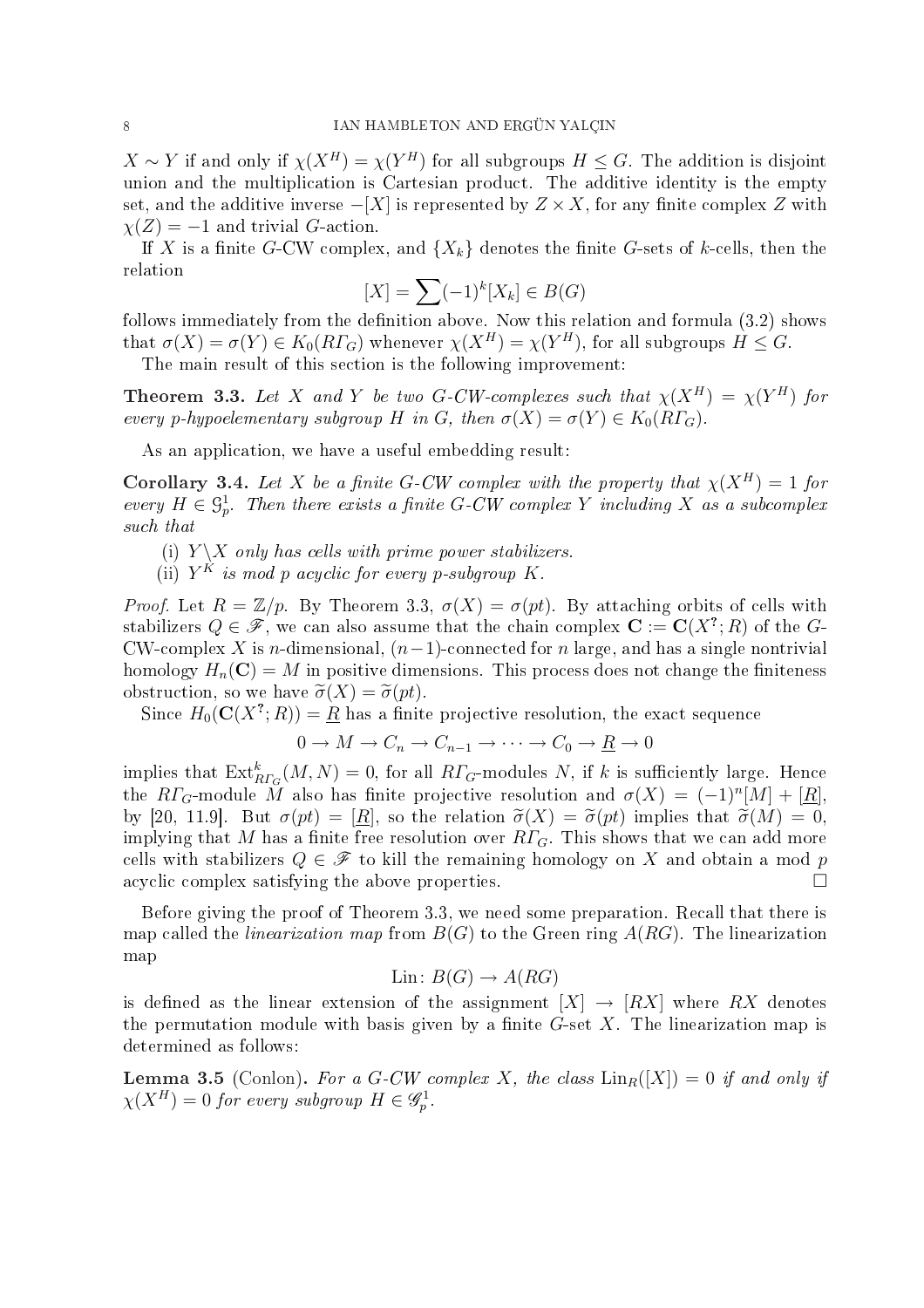*Proof.* This is due to Conlon (see [6], or [3, Theorem 3.5.5]). The "if" direction is a special case of  $[12,$  Theorem 7. The "only if" direction is the statement that the linearization map  $B(H) \to A(RH)$  is injective for all  $H \in \mathscr{G}_p^1$  (this also holds for  $R = \mathbb{Z}$  by [12, Prop. 9.6]).  $\square$ 

Note that to prove Theorem 3.3, it is enough to prove it for  $G$ -sets X and Y satisfying the property that  $|X^H| = |Y^H|$  for all  $H \in \mathscr{G}_p^1$ . By Conlon's theorem, two such G-sets will then have isomorphic permutation modules  $RX \cong \mathbb{R}Y$ .

**Remark 3.6.** If  $Q \triangleleft H$ , for some p-subgroup  $Q$ , then  $H/Q \in \mathscr{G}_p^1$  if and only if  $H \in \mathscr{G}_p^1$ . We may apply this remark to the  $N_G(Q)/Q$ -sets  $X^Q$  and  $Y^Q$ . By Conlon's Theorem, the permutation modules  $R[X^Q]$  and  $R[Y^Q]$  will be isomorphic as  $R[N_G(Q)/Q]$ -modules, for every *p*-subgroup Q, since  $|(X^Q)^{H/Q}| = |X^H|$  for all  $H/Q \le N_G(Q)/Q$  with  $H/Q \in \mathscr{G}_P^1$ .

The proof of Theorem 3.3. We are considering modules over the orbit category  $\Gamma_G$  relative to the family  $\mathscr F$  of all p-subgroups in G. If X and Y are finite G-sets such that  $RX \cong RY$ as RG-modules, then we wish to show that  $\sigma(X) = \sigma(Y)$ . The argument will proceed in the following two steps:

- (i) If G is p-hypoelementary, and  $RX \cong RY$  as RG-modules, then we will show that  $R[X^2] \cong R[Y^2]$  as  $R\Gamma_G$ -modules.
- (ii) We reduce to  $p$ -hypoelementary groups by applying Corollary 2.5.

To establish step (i) we now assume that  $G \in \mathscr{G}_p^1$ . Since any subgroup of a phypoelementary group is also p-hypoelementary, we see that  $|X^H|=|Y^H|$  for all  $H\leq G$ by Lemma 3.5. This shows that  $X \cong Y$  as G-sets, and finishes step (i).

For any finite group G, we conclude by step (i) that  $\mathrm{Res}^G_H(R[X^2]) \cong \mathrm{Res}^G_H(R[Y^2])$ , for all  $H \in \mathscr{G}_p^1$ , and therefore  $\text{Res}^G_H(\sigma(X)) = \text{Res}^G_H(\sigma(Y))$ , for all  $H \in \mathscr{G}_p^1$ . By Corollary 2.5, we have  $\sigma(X) = \sigma(Y) \in K_0(R\Gamma_G)$ .

We remark that step (i) above only holds if G is p-hypoelementary. In general, given two G-sets X and Y such that  $RX \cong RY$  as RG-modules, we can not conclude that  $R[X^2] \cong R[Y^2]$  as  $R\Gamma_G$ -modules, even though  $R[X^Q] \cong R[Y^Q]$  as  $R[N_G(Q)/Q]$ -modules for every  $Q \in \mathscr{F}$ . In other words, the Dress detection result (Corollary 2.5) does not extend to  $A(R\Gamma_G)$ . Here is an explicit example.

**Example 3.7.** Let  $G = S_3$ ,  $R = \mathbb{Z}/2$  and  $\mathcal F$  be the family of all 2-subgroups in G. Let  $X = [G/1] + 2[G/G]$  and  $Y = 2[G/C_2] + [G/C_3]$ . Except for G, all subgroups of G are 2-hypoelementary. It is easy to see that  $|X^K| = |Y^K|$  for all  $K \leq G$  and  $K \neq G$ . So,  $RX \cong RY$  as RG-modules and  $\sigma(X) = \sigma(Y)$  by Theorem 3.3. Note that the modules  $R[G/1^2]$ ,  $R[G/C_2^2]$ , and  $R[G/C_3^2]$  are all projective as  $R\Gamma_G$ -modules, but  $R[G/G^2]$  is not since  $G$  does not have a normal Sylow 2-subgroup (see [25, Lemma 2.5]). Therefore, we can not have an isomorphism  $R[X^r] \cong R[Y^r]$ , otherwise  $R[G/G^r]$  would be projective.

As an application of Theorem 3.3, we will prove the following theorem of Oliver which is the key result in [21].

**Theorem 3.8** (Oliver [21, Theorem 1]). Let G be a finite group not of p-power order, and  $\varphi$  a mod p resolving function for G. Then for any finite complex F with  $\chi(F) = 1 + \varphi(G)$ , F is the fixed-point set of an action of G on some finite  $\mathbb{Z}/p$ -acyclic complex.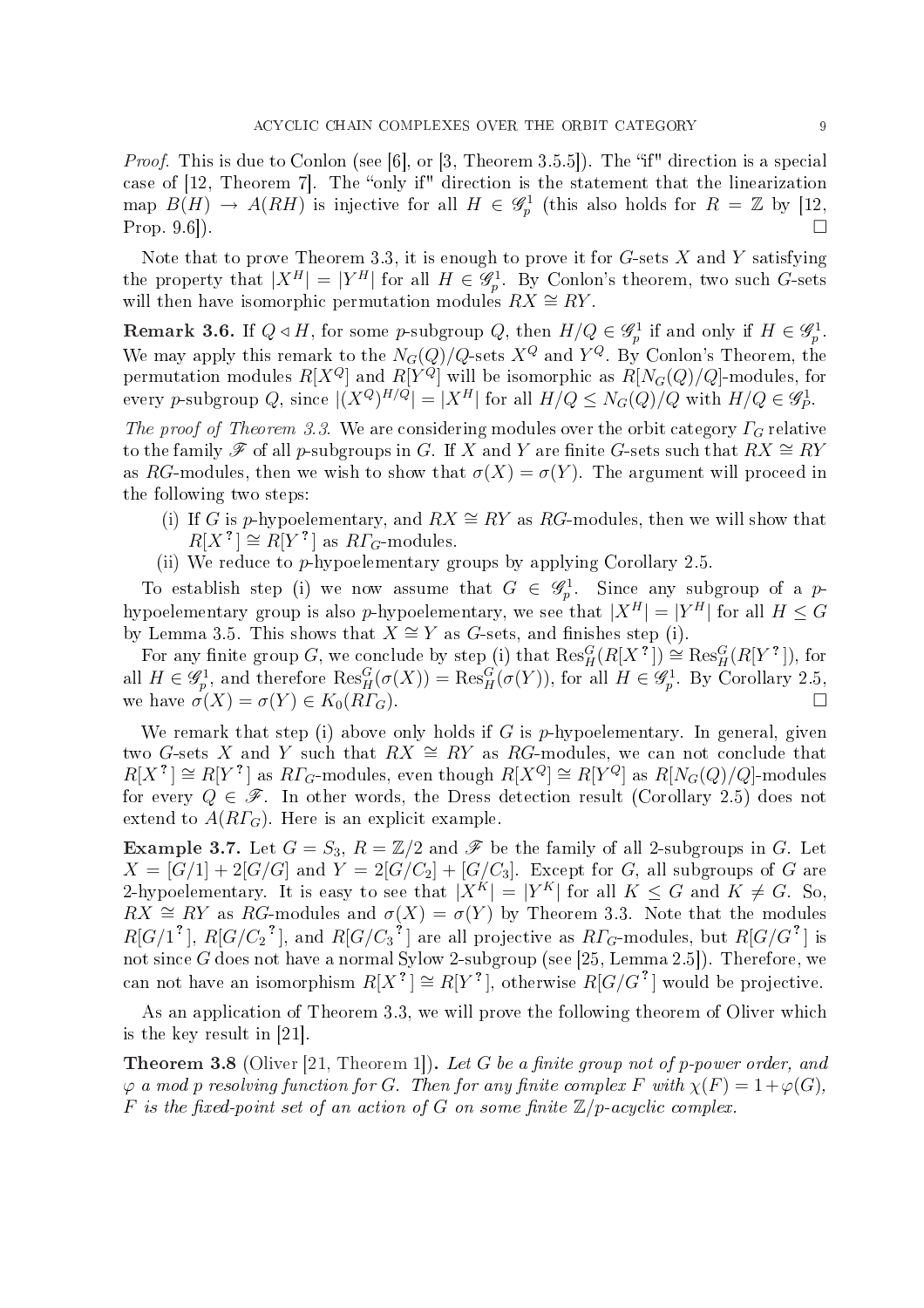A mod  $p$  resolving function is defined by Oliver in the following way:

**Definition 3.9.** A mod p resolving function for G is a super class function  $\varphi$  satisfying the following properties:

- (i)  $|N_G(K)/K|$  divides  $\varphi(K)$  for all  $K \leq G$ .
- (i)  $|N_G(K)/K|$  divides  $\varphi(K)$  for all  $K \leq G$ .<br>(ii) For any  $K \leq G$  such that  $K \in \mathcal{G}_p^1$ , we have  $\sum_{K \leq L} \varphi(L) = 0$ .

We will give alternate description of mod  $p$  resolving functions. Note that there is a commutative diagram

$$
0 \longrightarrow B(G) \xrightarrow{\rho} C(G) \xrightarrow{\psi} \text{Obs}(G) \longrightarrow 0
$$
  

$$
\parallel \qquad \qquad \theta^{-1} \parallel \theta \qquad \qquad \parallel
$$
  

$$
0 \longrightarrow B(G) \xrightarrow{\eta} C(G) \xrightarrow{\gamma} \text{Obs}(G) \longrightarrow 0
$$

where  $B(G)$  denotes the Burnside ring of finite G-sets,  $C(G)$  denote the group of super class function, and

$$
Obs(G) = \bigoplus_{K \leq_G G} \mathbb{Z}/|W_G(K)|\mathbb{Z}.
$$

The maps in the diagram are defined as follows: the map  $\rho$  is the mark homomorphism [11] defined by  $\rho(G/K)(L) = |(G/K)^L|$ , and  $\eta$  is defined by  $\eta([G/K])(L) = |W_G(K)|$ if K and L are conjugate to each other, and zero otherwise. The homomorphism  $\gamma$  is defined as the direct sum of the mod  $|W_G(K)|$  reductions, and  $\psi = \gamma \circ \theta$ . The map  $\theta$  is an invertible transformation such that

$$
\theta(f)(K) = \sum_{K \le L} \mu(K, L) f(L) \quad \text{and} \quad \theta^{-1}(f)(K) = \sum_{K \le L} f(L).
$$

Here  $\mu(K, L)$  denotes the Möbius function for the poset of subgroups of G. More details about this diagram can be found in [7]. We have the following observation:

**Lemma 3.10.** A super class function  $\varphi$  is a mod p resolving function if and only if  $\theta^{-1}(\varphi)$ is in the image of  $\rho$  and  $\theta^{-1}(\varphi)(K) = 0$  for all  $K \in \mathscr{G}_{p}^1$ .

*Proof.* This follows form the above commuting diagram and from the definition of mod  $p$ resolving functions.

**Remark 3.11.** Given F, and any group G not of p-power order, Oliver concludes in [21, Corollary, p. 162] that there exists a finite  $\mathbb{Z}/p$ -acyclic G-CW complex with  $X^G = F$  if and only if

$$
\chi(F) \equiv 1 \text{ mod } m_p(G),
$$

where  $m_p(G)$  is the greatest common divisor of the integers  $\{\varphi(G)\}\$  over all mod p resolving functions for G. The existence of mod  $p$  resolving functions for  $G$  is completely analyzed by Oliver in [21, Theorem 4], which gives the explicit characterization: (i)  $m_p(G) = 0$  if and only if  $G \in \mathscr{G}_p^1$ , (ii)  $m_p = 1$  if  $G \notin \mathscr{G}_p$ , and (iii)  $m_p$  is the product of the distinct primes q such that  $G \in \mathscr{G}_p^q$ ,  $q > 1$ .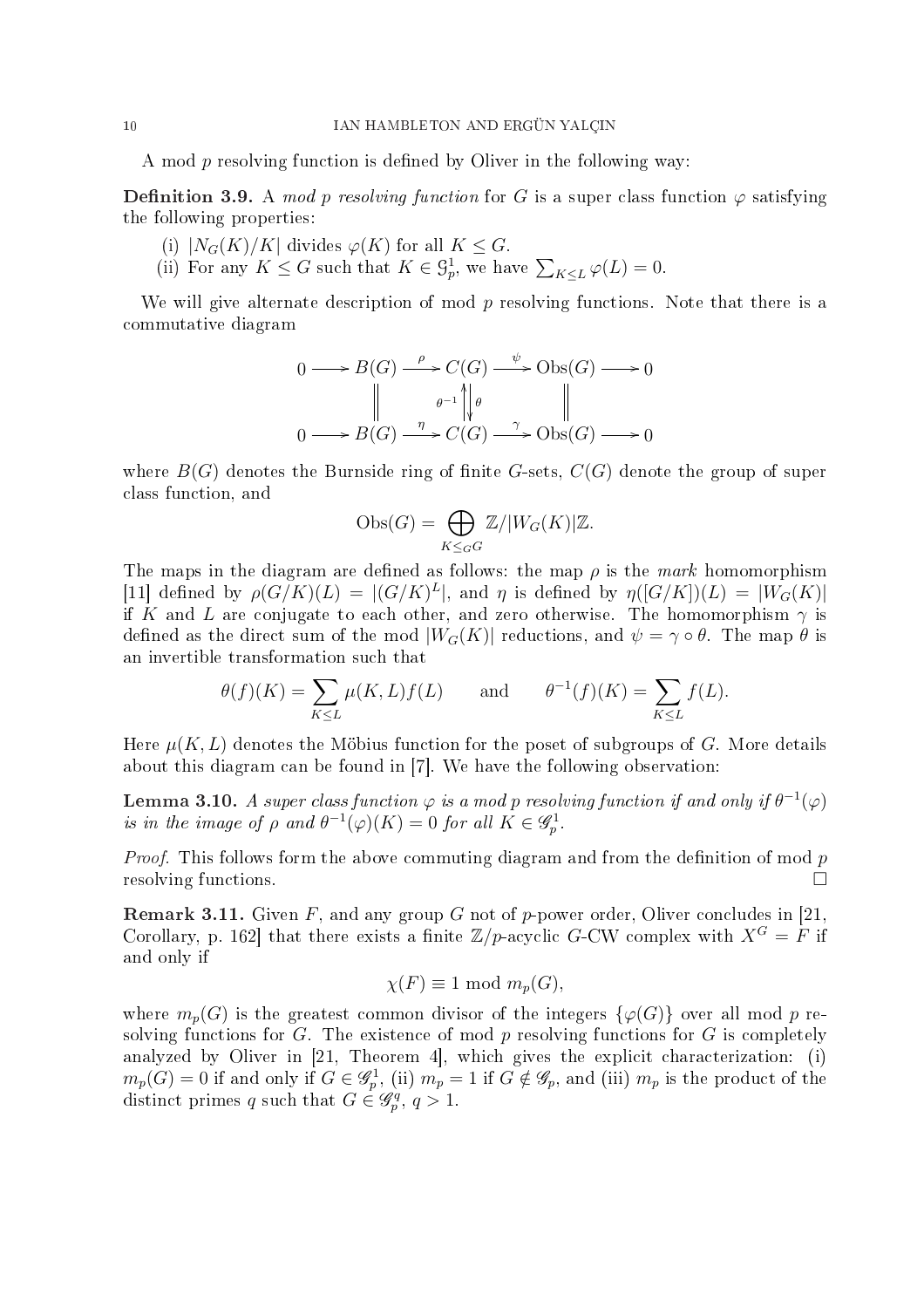The proof of Theorem 3.8. Let  $\varphi$  be a mod p resolving function  $\varphi$ , and F a finite complex such that  $\chi(F) = 1 + \varphi(G)$ . Then by Lemma 3.10, the super class function  $f = \theta^{-1}(\varphi)$ in the image of  $\rho$ , and  $\varphi(G) = f(G)$  so that  $\chi(F) = 1 + f(G)$ . Notice that  $1 + f$  is also in the image of  $\rho: B(G) \to C(G)$ , since  $\rho([G/G])(K) = 1$  for all  $K \leq G$ .

From tom Dieck's description [9, p. 239] of  $B(G)$ , there exists a finite G-CW complex X with the properties:

- (i)  $\chi(X^K) = 1 + f(K)$  for every  $K \leq G$ ,
- (ii)  $\chi(X^H) = 1$  for all  $H \in \mathscr{G}_p^1$ , and
- (iii)  $X^G = F$

Property (ii) follows from the definition of  $\theta$ , since  $\varphi = \theta(f)$  is a mod p resolving function. To obtain property (iii), start with any finite  $G$ -CW complex  $X_1$  satisfying property (i) and let  $X_0 = X_1 \setminus U$ , where  $U$  is an open  $G$ -invariant regular neighbourhood of  $X_1^G$ , obtained by an equivariant triangulation of  $X_1$ . Let  $X = X_0 \sqcup F$ . Note that  $X_0$  and therefore X has the structure of a finite G-CW complex. Then  $\chi(X_0^K) = \chi(X_1^K) - \chi(X_1^G)$ , for all  $K \leq G$ . It follows that  $\chi(X^K) = \chi(X^K_1)$ , for all  $K \leq G$ , and hence  $[X] = [X_1] \in B(G)$ .

By Corollary 3.4, there exists a mod p-acyclic  $G$ -CW complex Y, containing X as a subcomplex, such that  $Y \backslash X$  only has cells with prime power stabilizers. Since G is not of p-power order, it follows that  $Y^G = X^G = F$ , and this completes the proof.

**Remark 3.12.** Oliver [21, §3] also determined which finite complexes  $F$  appear as the fixed-point set  $X^G$ , for finite contractible G-CW complexes X. An *integral resolving* function for G is a super class function in  $C(G)$  which is a mod p resolving function for all primes p. The set of integral resolving functions forms a group, and  $m(G)$  is defined as the greatest common divisor of the integers  $\varphi(G)$  over all integral resolving functions.

Assume that G is not of prime power order. Given an integral resolving function  $\varphi$  for G, and a non-empty finite complex F such that  $\chi(F) = 1 + \varphi(G)$ , there exists a finite G-CW complex X such that  $\chi(X^H) = 1$ , for all  $H \in \mathscr{G}_p^1$  and all primes p, and with  $X^G = F$  (as in the proof of Theorem 3.8 above).

Let  $\Gamma_G$  denote the orbit category of G with respect to the family  $\mathscr F$  of all p subgroups, for all primes p. By attaching orbits of cells with stabilizers  $Q \in \mathscr{F}$ , we can also assume that the chain complex  $\mathbf{C} := \mathbf{C}(X^?; R)$  of the G-CW-complex X is n-dimensional,  $(n-1)$ connected for n large, with  $H_0(\mathbf{C}) = \mathbb{Z}$  and has a single nontrivial homology  $H_n(\mathbf{C}) = M$ in positive dimensions.

For each prime p, the homology modules  $H_i(\mathbf{C}) \otimes \widehat{\mathbb{Z}}_p$  admit finite projective resolutions over  $\widehat{\mathbb{Z}}_p\Gamma_G$ , so by [15, Prop. 3.11] the homology modules  $H_i(\mathbf{C})$  admit finite projective resolutions over  $\mathbb{Z}\Gamma_G$ . Therefore, the finiteness obstruction  $\sigma(X)$  is defined, and

$$
\widetilde{\sigma}(X) = (-1)^n [M] + [\underline{\mathbb{Z}}] \in \widetilde{K}_0(\mathbb{Z}\Gamma_G)
$$

by [20, 11.9]. We call X a G-resolution of F, and define  $\gamma_G(F, X) := \tilde{\sigma}(X)$ , following Oliver  $[21, §3]$ . Then define

$$
\gamma_G(F) \in \widetilde{K}_0(\mathbb{Z}\Gamma_G)/\mathcal{B}(G)
$$

to be the image of  $\gamma_G(X, F)$ , for any G-resolution X of F, where

 $\mathscr{B}(G) = {\gamma_G(pt, X) | X \text{ is a } G\text{-resolution of } F = pt}.$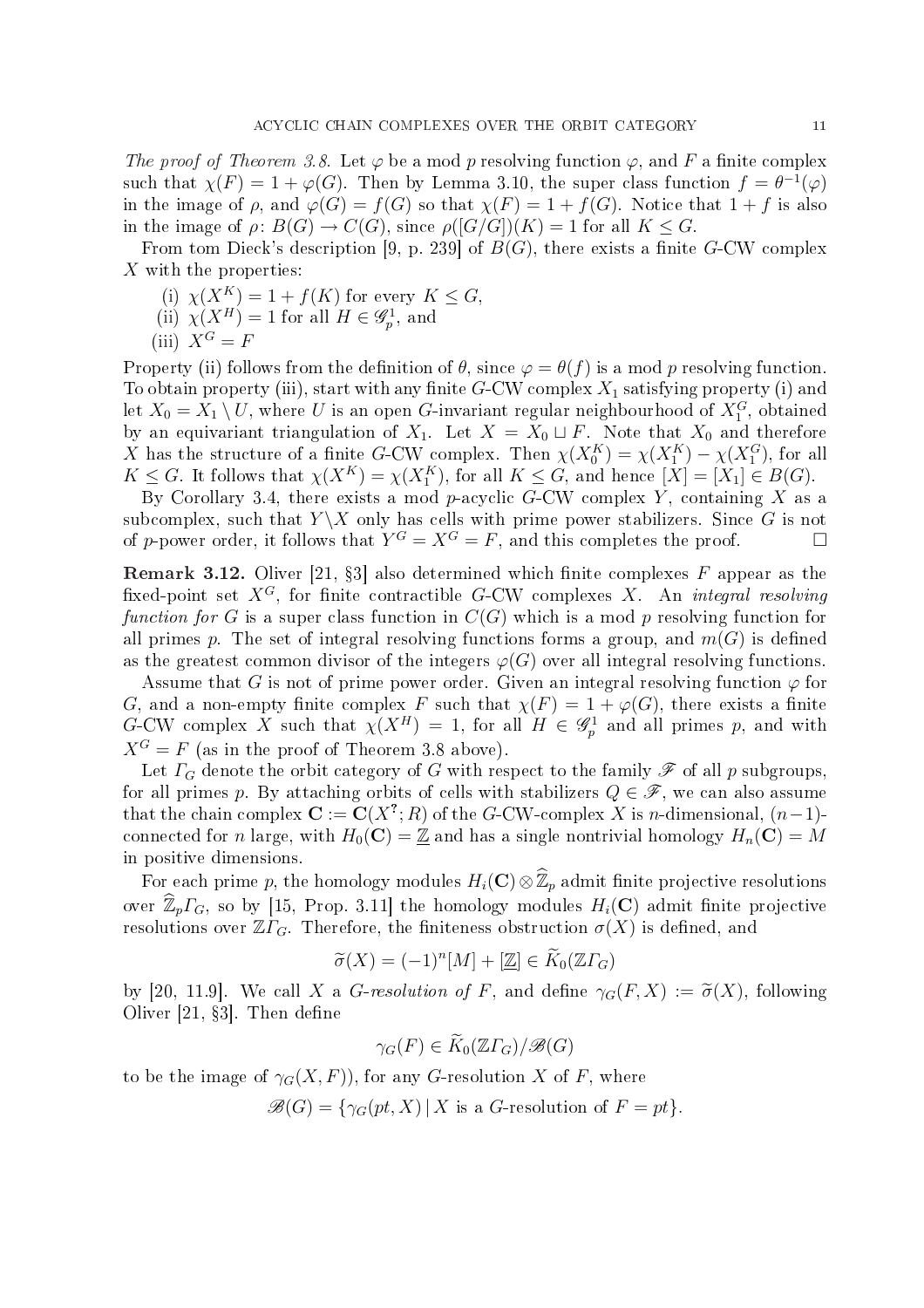Then  $\gamma_G(F)$  is well-defined, as in [21, Prop. 5]. If  $\chi(F) = 1$ , and X is a G-resolution for F, then  $X/F$  is a G-resolution for  $(X/F)^G = pt$ , and hence  $\gamma_G(F) = 0$  whenever  $\chi(F) = 1$ . It follows as in [21, Theorem 3] that  $\chi(F_1) = \chi(F_2)$  implies  $\gamma_G(F_1) = \gamma_G(F_2)$ . Since  $\gamma_G(F_1 \vee F_2) = \gamma_G(F_1) + \gamma_G(F_2)$ , we also have the conclusion of [21, Corollary 5]. Let  $n_G$  denote the greatest common divisor of the integers  $\{\chi(F) - 1\}$  as F varies over all finite complexes with  $\chi(F) \equiv 1 \mod m(G)$  and  $\gamma_G(F) = 0$ . Then F is the fixed point set of a finite contractible G-CW complex if and only if  $\chi(F) \equiv 1 \mod n_G$ .

It might be interesting to continue the study of  $\mathcal{B}(G)$  over the orbit category, in analogy with Oliver [22].

### 4. Acyclic permutation complexes

Let G be a discrete group. We say that X is a G-complex if X is a CW-complex with a G-action on it in a such a way that G permutes the cells in  $X$  and if G fixes a cell, then it fixes it pointwise. Note that a  $G$ -CW-complex is a  $G$ -complex and conversely, every  $G$ -complex has a  $G$ -CW-complex structure. For  $G$ -complexes, we have the following theorem of tom Dieck (Chapter II, Proposition 2.7 in [10]):

**Theorem 4.1.** If G is a discrete group and  $f: X \rightarrow Y$  is a G-map between G-CWcomplexes which induces homotopy equivalences  $X^H \to Y^H$  between the H-fixed subspaces for all subgroups  $H \leq G$ , then f is itself a G-homotopy equivalence.

Recently, Kropholler and Wall [19] gave an algebraic version of this theorem. To introduce their theorem, we need to give more definitions.

Let R be a commutative ring and X be a G-set. As usual, we denote by  $RX$ , the based RG-permutation module with basis X where G acts by permuting the basis. An RG-module homomorphism  $f: RX \rightarrow RY$  between two based permutation modules is called *admissible* if it carries the submodule  $R[X^H]$  into  $R[Y^H]$  for all subgroups  $H \leq G$ . A chain complex of based RG-permutation modules

$$
\mathbf{C} \colon \cdots \to R[X_n] \to R[X_{n-1}] \to \cdots \to R[X_1] \to R[X_0] \to 0
$$

is called a *special G-complex* if all the boundary maps are admissible. A chain map f:  $C \rightarrow D$  between special G-complexes is a called an admissible G-map if for each i, the map  $f_i: C_i \to D_i$  is an admissible map.

**Theorem 4.2** (Kropholler-Wall [19]). Let  $f: \mathbb{C} \to \mathbb{D}$  be an admissible G-map between special G-complexes. If f induces a chain homotopy equivalence between the  $H$ -fixed subcomplexes for all subgroups  $H \leq G$ , then f is itself a chain homotopy equivalence.

Here by a  $H$ -fixed point complex, we mean the subcomplex

$$
\to R[X_n^H] \to R[X_{n-1}^H] \to \cdots \to R[X_1^H] \to R[X_0^H] \to 0.
$$

It is clear that when  $f: \mathbf{C} \to \mathbf{D}$  is an admissible G-map, then for each  $H \leq G$ , it induces a chain map between fixed point complexes.

Observe that a based permutation RG-module  $R[X]$  can be considered as a module over the orbit category in a natural way: let  $\Gamma_G = \text{Or } G$  denote the orbit category over all subgroups in G. Associated to a permutation RG-module  $R[X]$  with an R-basis X, there is an  $R\varGamma_G\text{-module }R[X^{\text{-}r}]$  which is a free  $R\varGamma_G\text{-module.}$  Note that if  $f\colon RX\to RY$  is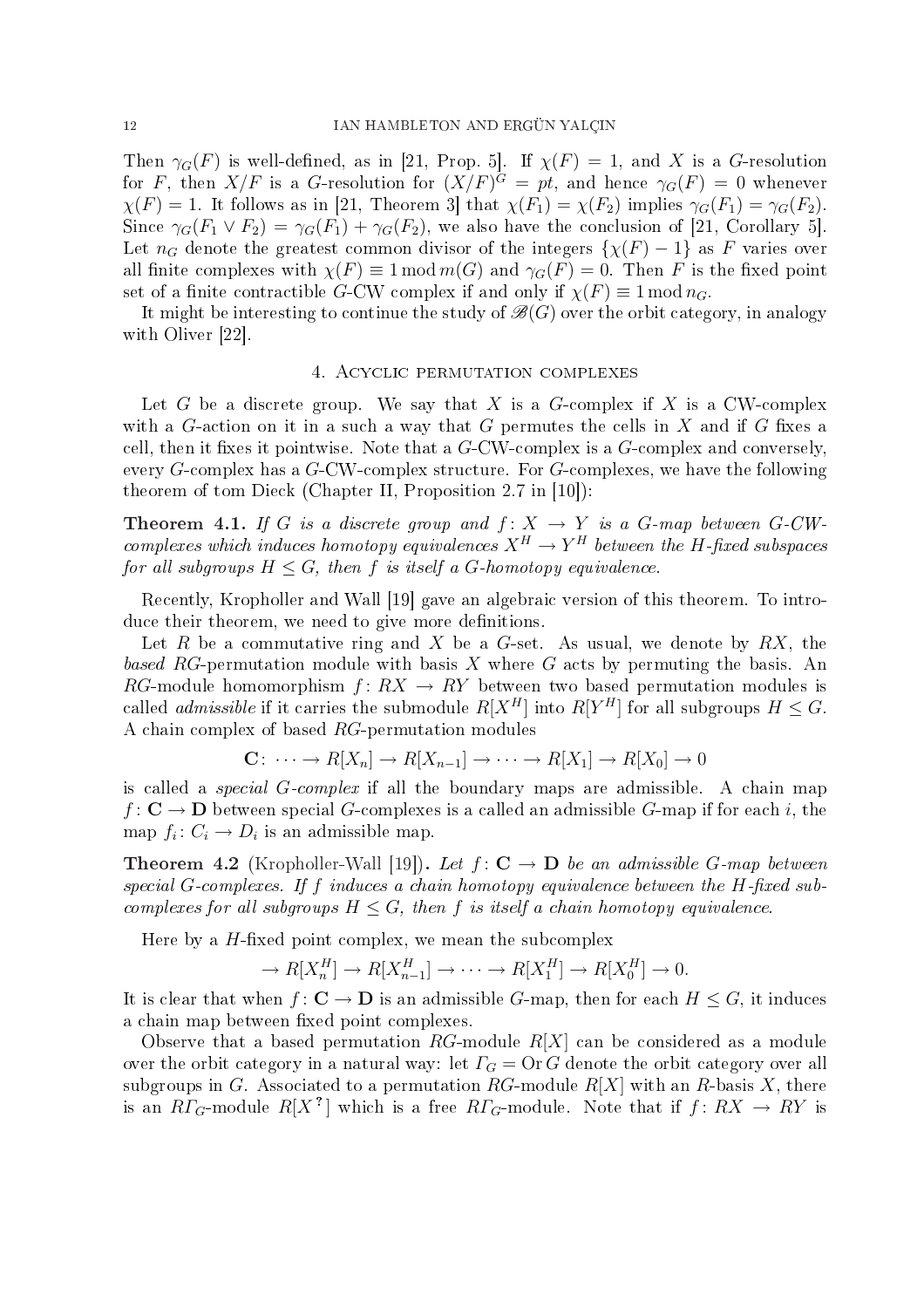admissible, then it induces an  $R\varGamma_G\text{-module map }f\colon R[X^{\,2}\,]\to R[Y^{\,2}\,]\,.$  Conversely, given a map between free  $R\varGamma_G\text{-modules }f\colon R[X^{\,2}\,]\,\to\, R[Y^{\,2}],$  evaluation of  $f$  at  $1$  gives an admissible map  $f(1): RX \to RY$ . This gives a natural equivalence between the following two categories:

- (i) The category of based RG-permutation modules and admissible maps.
- (ii) The category of free  $R\Gamma_G$ -modules and  $R\Gamma_G$ -module maps.

The equivalence of these categories gives an alternative proof for Theorem 4.2 using the orbit category.

*Proof.* Let  $f: \mathbf{C} \to \mathbf{D}$  be a admissible G-map between special G-complexes. Under the natural equivalence explained above, we can consider  $f$  as a chain map between free chain complexes of  $RT_G$ -modules. The condition that f induces homotopy equivalences between the H-fixed subcomplexes for all  $H \leq G$  gives that  $f(H) \colon \mathbf{C}(H) \to \mathbf{D}(H)$  is an homotopy equivalence for all  $H \leq G$ . This gives, in particular, that the induced map on homology  $f_*(H): H_*(\mathbf{C}(H)) \to H_*(\mathbf{D}(H))$  is an isomorphism for all  $H \leq G$ . But,  $H_*(\mathbf{C}(H)) = H_*(\mathbf{C})(H)$ , so we get that  $f_* : H_*(\mathbf{C}) \to H_*(\mathbf{D})$  is an isomorphism of  $R\Gamma$ <sub>G</sub>-modules. Now, by a standard theorem in homological algebra, this implies that  $f: \mathbf{C} \to \mathbf{D}$  is a chain homotopy equivalence as a chain map of  $R\Gamma_G$ -modules. Evaluating f at 1, we get the desired result.  $\Box$ 

Our interpretation of the next result will use the following version of Smith theory:

**Theorem 4.3** (Symonds [24, Corollary 4.5]). Let G be a p-group,  $\Gamma_G = \text{Or } G$ , and  $R = \mathbb{Z}_p$ denote the p-adic integers. If  $C$  is a chain complex of projectives over  $R\Gamma_G$  that is bounded above, such that  $\mathbb{Z}/p \otimes_{\mathbb{Z}} C(1)$  is exact, then **C** is split exact.

Proof. This is a slight generalization of Corollary 4.5 in Symonds [24] and the proof follows easily from the argument given in [24] (see also Section 6 of Bouc [1] for similar  ${\sf results)}.$ 

In [19], Kropholler and Wall also gave an alternative proof for a theorem of Bouc [2] about acyclic simplicial complexes (and extended the statement to special G-complexes). We will give a proof using the orbit category and Theorem 4.3. Recall that, a complex C of RG modules is called acyclic if has zero homology everywhere except at dimension zero and  $H_0(\mathbf{C}) = R$ . Also note that a complex of RG-modules is called G-split if it admits a chain contraction.

**Theorem 4.4** (Kropholler-Wall [19]). Let G be a finite group and let  $C$  be a finite dimensional special  $\mathbb{Z}G$ -complex. If  $C$  is  $\mathbb{Z}$ -acyclic, then the augmented chain complex  $\widetilde{C}$  is G-split.

Proof. The augmented chain complex

$$
\widetilde{\mathbf{C}}: \ 0 \to C_n \to \cdots \to C_1 \to C_0 \to \mathbb{Z} \to 0
$$

is an exact sequence of  $\mathbb{Z}G$ -permutation modules. To show that **C** is G-split, we need to show that the short exact sequences

$$
0 \to Z_i \to C_i \to Z_{i-1} \to 0
$$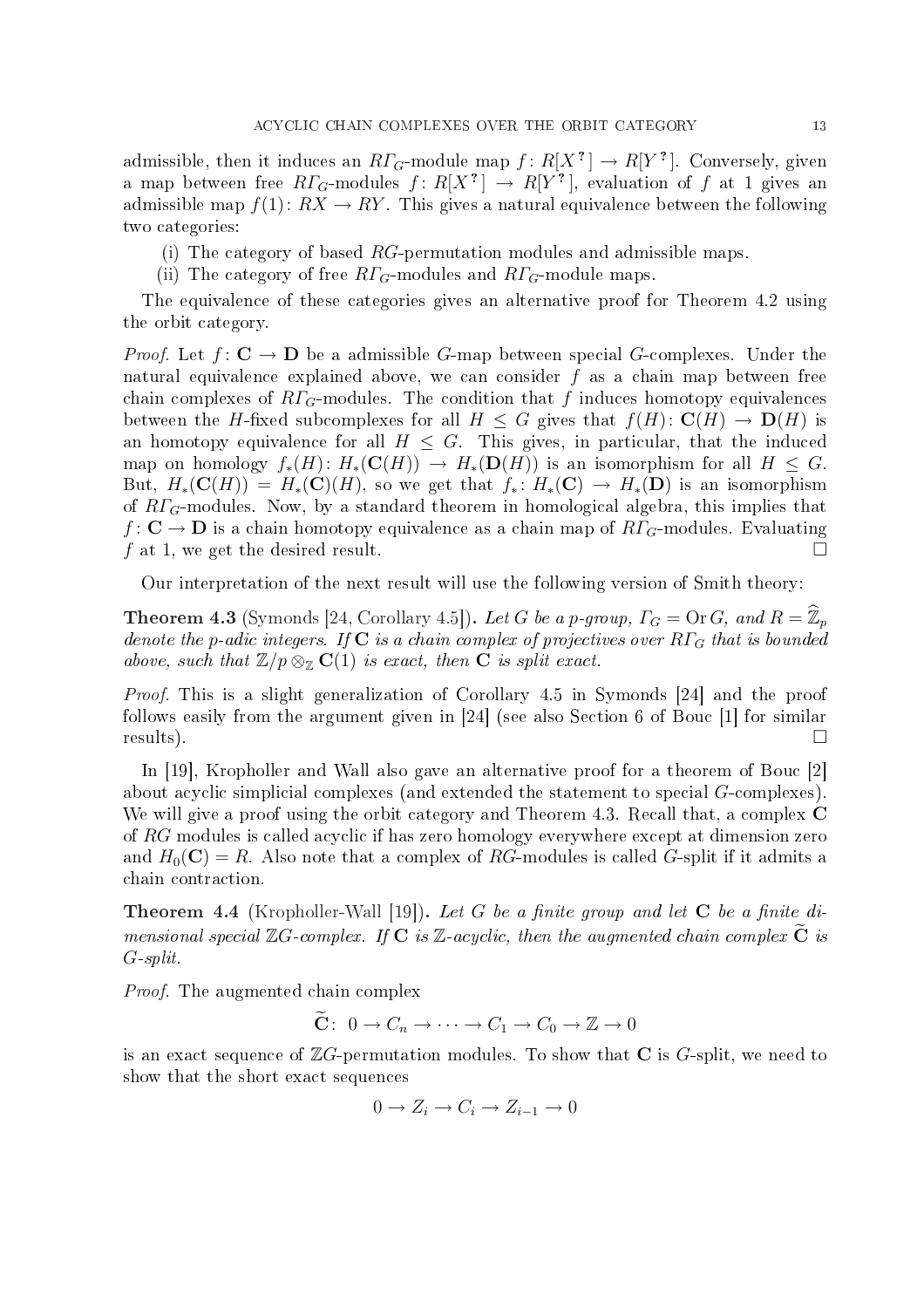in  $\tilde{C}$  are all split exact sequences of  $\mathbb{Z}G$ -modules. Since all the modules involved are free over Z, the extension classes  $\mathrm{Ext}^1_{\mathbb{Z} G}(Z_{i-1}, Z_i)$  are detected by restriction to the Ext-groups  $\text{Ext}^1_{\mathbb{Z}_pP}(Z_{i-1},Z_i)$  where P is a Sylow p-subgroup of G. So, it is enough to assume that  $G = P$  is a p-group and show that  $\mathbb{Z}_p \otimes_{\mathbb{Z}} \widetilde{\mathbf{C}}$  is split.

As before, we can consider the complex  $\tilde{C}$  as a complex of  $\mathbb{Z}\Gamma_G$ -modules where  $\Gamma_G =$ Or G. This is a chain complex of the form

$$
\mathbf{D}: 0 \to \mathbb{Z}[X_n^{\,2}] \to \cdots \to \mathbb{Z}[X_1^{\,2}] \to \mathbb{Z}[X_0^{\,2}] \to \mathbb{Z}[G/G^{\,2}] \to 0,
$$

where all the modules are free  $\mathbb{Z}\Gamma_G$ -modules. Evaluation of **D** at 1 gives the augmented complex  $\widetilde{C}$ . Since C is acyclic, the complex  $\mathbb{Z}/p\otimes_{\mathbb{Z}}\widetilde{C}=\mathbb{Z}/p\otimes_{\mathbb{Z}}D(1)$  is exact by universal coefficient theorem. So, by Theorem 4.3, we obtain that  $\hat{\mathbb{Z}}_p \otimes_{\mathbb{Z}} \mathbb{D}$  is split exact, hence its evaluation at 1, which is the complex  $\widehat{\mathbb{Z}}_p \otimes_{\mathbb{Z}} \widetilde{\mathbf{C}}$ , is also split exact.

Remark 4.5. Kropholler and Wall [19, §5] observed that Oliver's results on fixed point sets of finite contractible  $G$ -CW complexes combined with Theorem 4.4 imply a Dress induction statement. Here is a variant of that observation: let  $F$  be a finite complex with  $\chi(F) = 1 + m_p(G)$ , for some prime p. Then there is a finite mod p acyclic G-CW complex X with  $X^G = F$ . By the mod p version of Theorem 4.4, the augmented chain complex **D** of  $\mathbf{C}(X^?; R)$ , for  $R = \mathbb{Z}/p$ , is split over the orbit category and hence its evaluation  $\widetilde{\mathbf{C}} = \mathbf{D}(G/1)$  is G-split. This gives the relation that  $m_n(G) \cdot [R]$  is a linear combination in  $A(RG)$  of permutation modules  $R[G/H]$ , with  $H < G$  proper subgroups. This suggests that  $m_p(G)$  should be the optimal denominator in the Dress rational hypoelementary induction Theorem [12, Theorem 7].

It should also be pointed out that this implication is circular, since the proof of Oliver's results involves directly or indirectly the same ingredients as Dress's theorem.

Some other nice applications of Theorem 4.4 are given in [19]. One of them extends a result of Floyd [14, Theorem 2.12].

**Theorem 4.6** (Theorem 6.1, [19]). Let G be a locally finite group and let X be a finite dimensional acyclic  $G$ -CW complex. Then, the complex  $X/G$  is acyclic.

*Proof.* We outline the steps of the argument given in [19]. Since a locally finite group is the directed union of its finite subgroups, it is enough to do the case where  $G$  is finite. Then  $C(X;\mathbb{Z})$  is  $\mathbb{Z}G$ -split, implying that the chain complex  $C(X;\mathbb{Z})\otimes_{\mathbb{Z}G}\mathbb{Z}$  is also acyclic by Theorem 4.4. But this complex is isomorphic to the chain complex of  $X/G$ .

#### **REFERENCES**

- [1] S. Bouc, Résolutions de foncteurs de Mackey, Group representations: cohomology, group actions and topology (Seattle, WA, 1996), Proc. Sympos. Pure Math., vol. 63, Amer. Math. Soc., Providence, RI, 1998, pp. 31-83.
- $[2]$  , Le complexe de chaînes d'un G-complexe simplicial acyclique, J. Algebra 220 (1999), 415– 436.
- [3] , Burnside rings, Handbook of algebra, Vol. 2, North-Holland, Amsterdam, 2000, pp. 739-804.
- [4] N. Brady, I. J. Leary, and B. E. A. Nucinkis, On algebraic and geometric dimensions for groups with torsion, J. London Math. Soc.  $(2)$  64  $(2001)$ , 489-500.